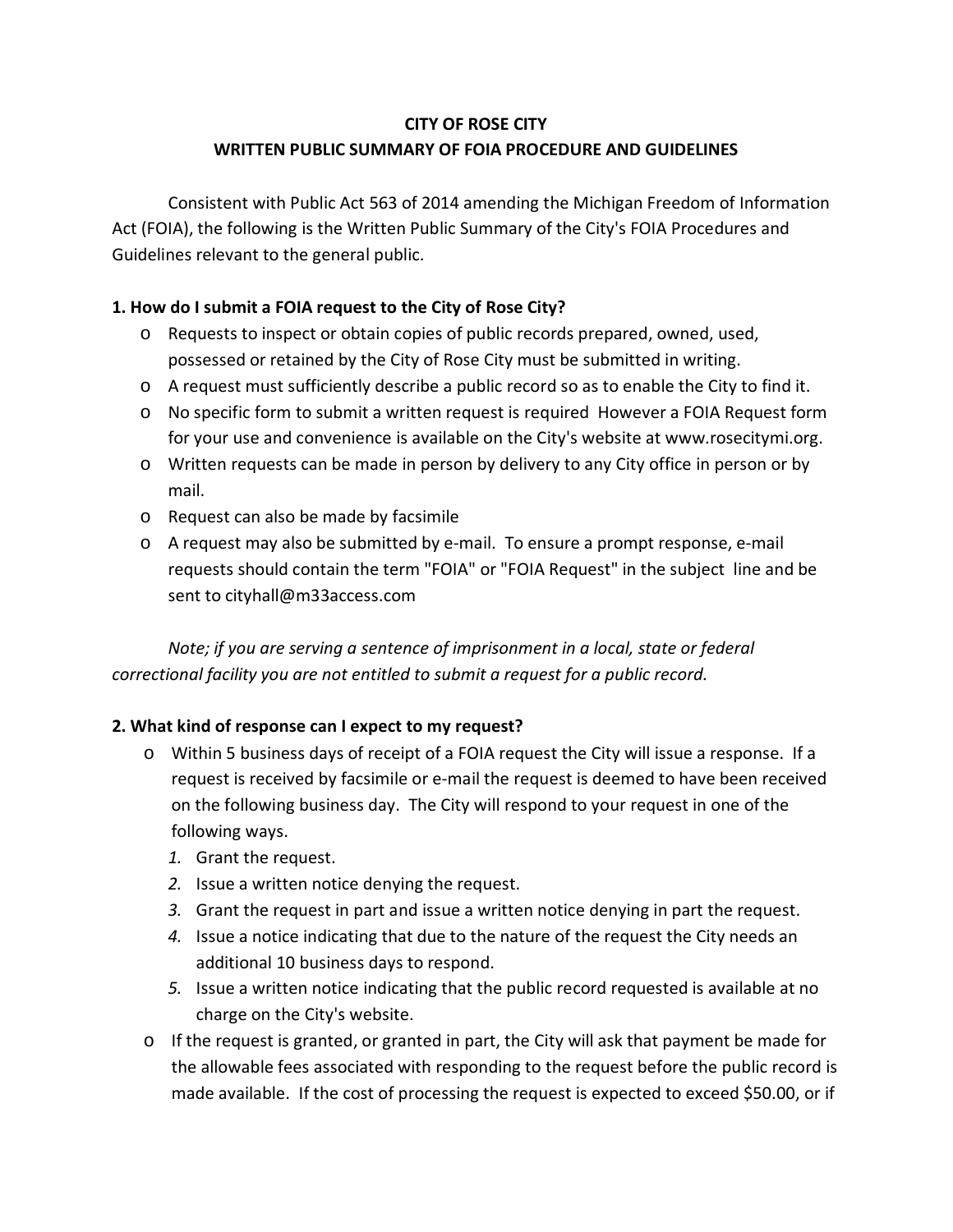you have not paid for a previously granted request, the City will require a deposit before processing the request.

## 3. **What are the City's fee deposit requirement?**

- o If the City has made a good faith calculation that the total fee for processing the request exceeds \$50.00, the City will require that you provide a deposit in the amount of 50% of the total estimated fee. When the City requests the deposit it will provide you a non-binding best efforts estimate of how long it will take to process the request following receipt by the City of your deposit.
- o If the City receives a request from a person who has not paid the City for copies of public records made in fulfillment of a previously granted written request, the City will require a deposit of 100% of the estimated processing fee before it begins to search for the public record for any subsequent written request when all of the following conditions exist:
	- 1. the final fee for the prior written request is not more than 105% of the estimated fee;
	- 2. the public records made available contained the information sought in the prior written request and remain in the City's possession'
	- 3. the public records were made available to the individual, subject to payment, within the time frame estimated by the City to provide the records;
	- 4. 90 days have passed since the City notified the individual in writing that the public records were available for pickup or mailing;
	- 5. the individual is unable to show proof of prior payment to the City; and
	- 6. the City has calculated an estimated detailed itemization that is the basis for the current written request's increased fee deposit.
- The city will not require the 100% estimated fee deposit if any of the following apply: 1. the person making the request is able to show proof of prior payment in full to the
	- City.
	- 2. the City is subsequently paid in full for all applicable prior written request; or
	- 3. 365 days have passed since the person made the request for which full payment not remitted to the City.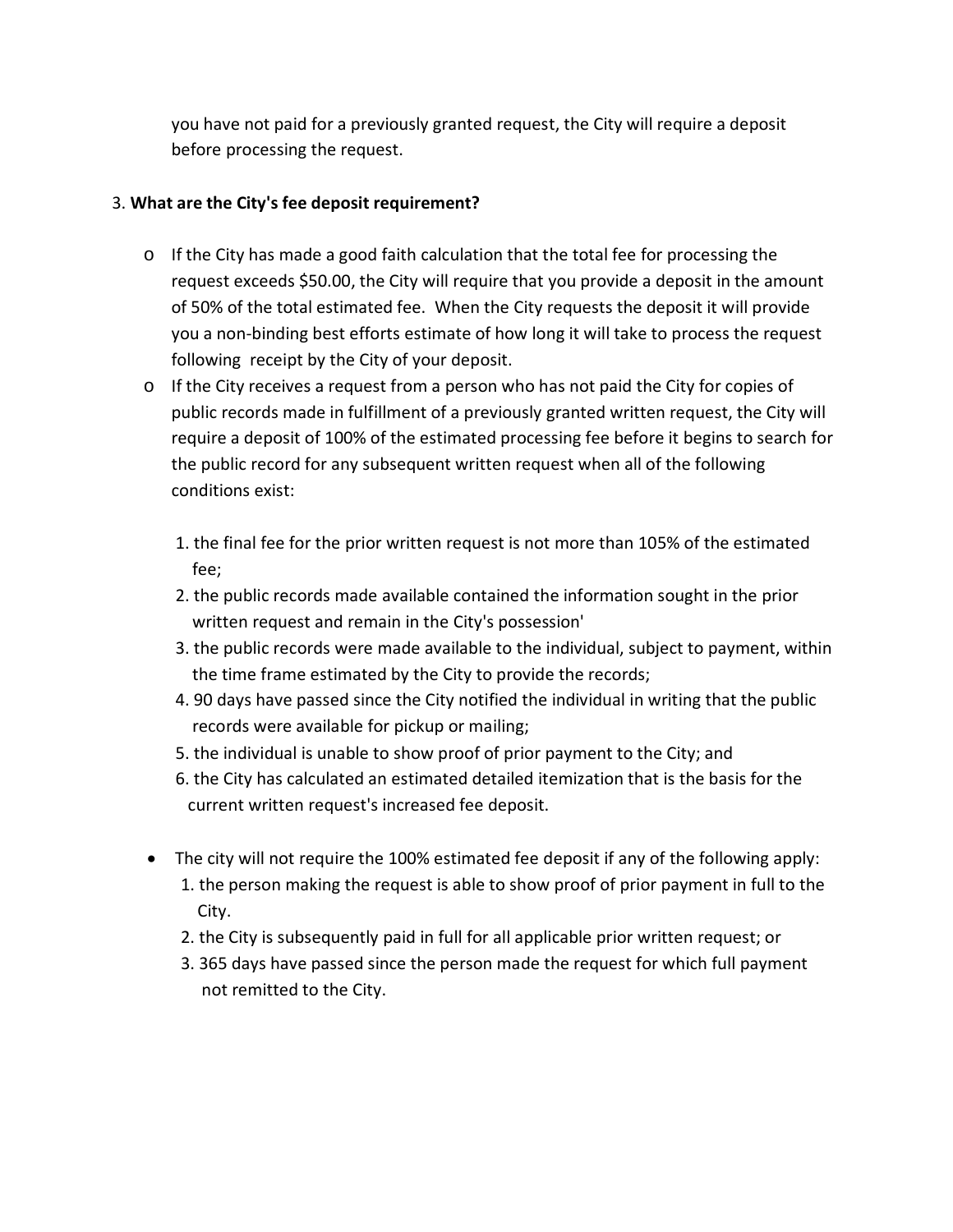#### **4. How does the city calculate FOIA processing fees?**

- o A fee will not be charged for the cost of search, examination, review and the deletion and separation of exempt from nonexempt information unless failure to charge a fee would result in unreasonably high costs to the City because of the nature of the request in the particular instance, and the City specifically identifies the nature of the unreasonably high cost.
- o The Michigan FOIA statute permits the City to assess and collect a fee for six designated processing components. The City may charge for the following cost associated with processing a request:
	- Labor costs associated with searching for locating and examining a requested public record.
	- Labor costs associated with a review of a record to separate and delete information exempt from disclosure of information which is disclosed.
	- The cost of computer discs, computer tapes or other digital or similar media when the requester asks for records in non-paper physical media.
	- The cost of duplication or publication, which includes making paper copies, making digital copies, or transferring digital or similar media when the requester asks for records in non-paper physical media.
	- Labor costs associated with duplication or publication, which includes making paper copies, making digital copies, or transferring digital public records to non-paper physical media or through the Internet.
	- The cost to mail or send a public record to a requestor.
- o Labor Cost
	- All labor costs will be estimated and charged in 15 minute increments with all partial time increments rounded down.
	- Labor costs will be charged at the hourly wage of the lowest-paid City employee capable of doing the work in the specific fee category, regardless of who actually performs work.
	- Labor cost will also include a charge to cover or partially cover the cost of fringe benefits.
- o Non-paper Physical Media
	- The cost for records provided on non-paper physical media, such as computer discs, computer tapes or other digital or similar media will be at the actual and most reasonably economical cost for the nonpaper media.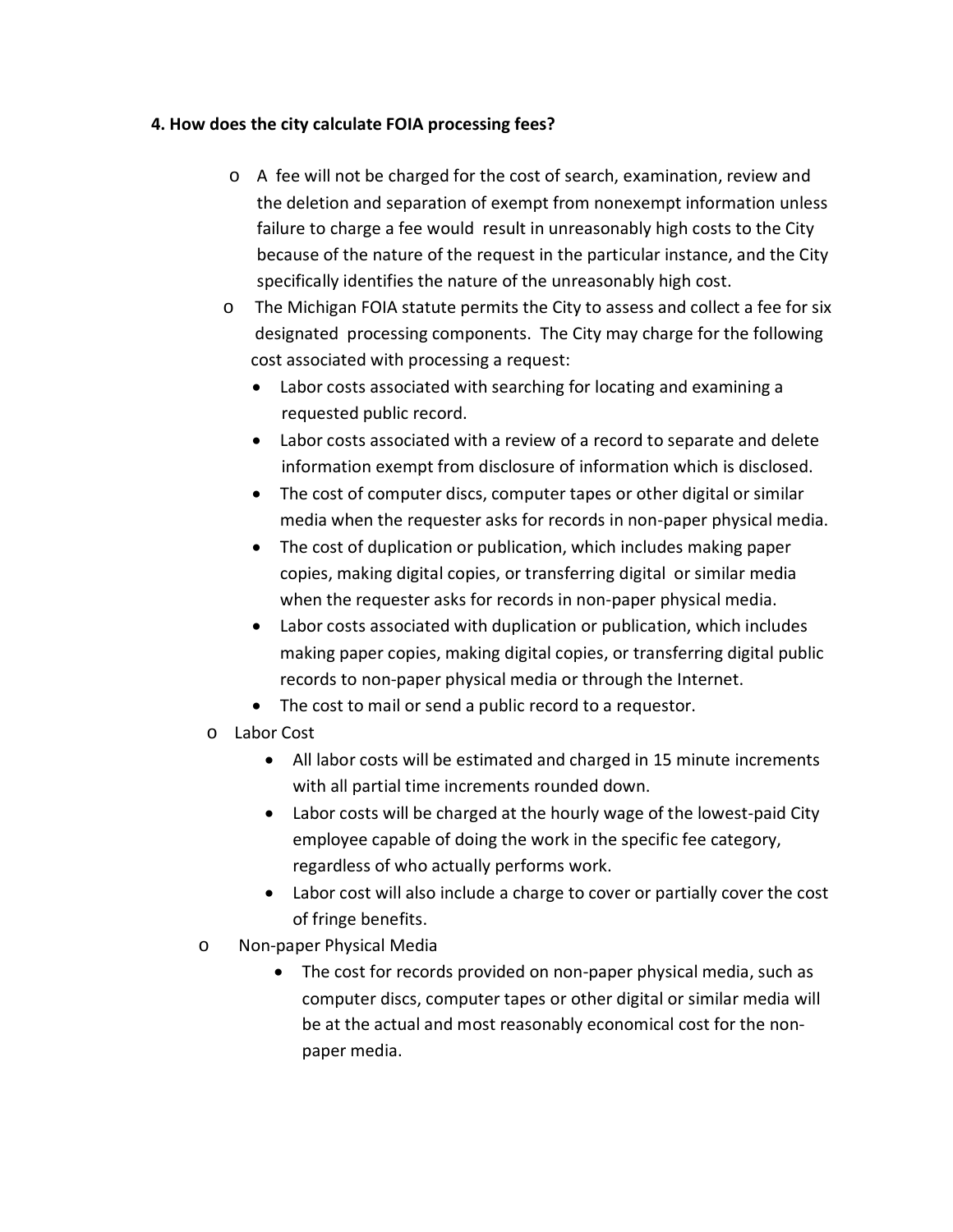- This cost will be assessed if the City has the technological capability necessary to provide the public record in the requested non-paper physical media format.
- o Paper Copies
	- Paper copies of public records made on standard letter (8.5 x 11) or legal (8.5 x 14) sized paper will not exceed \$.10 per sheet of paper. Copies for non-standard sized sheets of paper will reflect the actual cost of reproduction.
	- The City may provide records using double-sided printing, if costsaving and available

## o Mailing Cost

- The cost to mail public records will use a reasonably economical and justified meas.
- The City may charge for the least expensive for of postal delivery confirmation.
- No cost will be made for expedited shipping or insurance unless requested.

# **5. How do I qualify for a reduction of the processing fees?**

- o The City may waive or reduce the fee associated with a request when City determines that to do so is in the public interest because release of the information is considered as primarily benefitting the general public.
- o The City will waive the first \$20.00 of the processing fee for a request if you submit an affidavit stating that you are:
	- indigent and receiving specific public assistance; or
	- if not receiving public assistance, stating facts demonstrating an inability to pay because of indigency.
- o You are not eligible to receive the \$20.00 waiver if you:
	- have previously received discounted copies of public records from the City twice during the calendar year; or
	- are requesting information on behalf of other persons who are offering or providing payment to you to make the request.
- o An affidavit is a sworn statement. For you convenience the City has provided an Affidavit of Indigency form for the waiver of FOIA fees on its website.
- o The City will waive the fee for an nonprofit organization which meets all of the following conditions:
	- the organization is designated by the State under federal law to carry out activities under the Developmental Disabilities Assistance and Bill of Rights Act of 2000 and the Protection and Advocacy for Individuals with Mental Illness Act;
	- the request is made directly on behalf of the organization or its clients;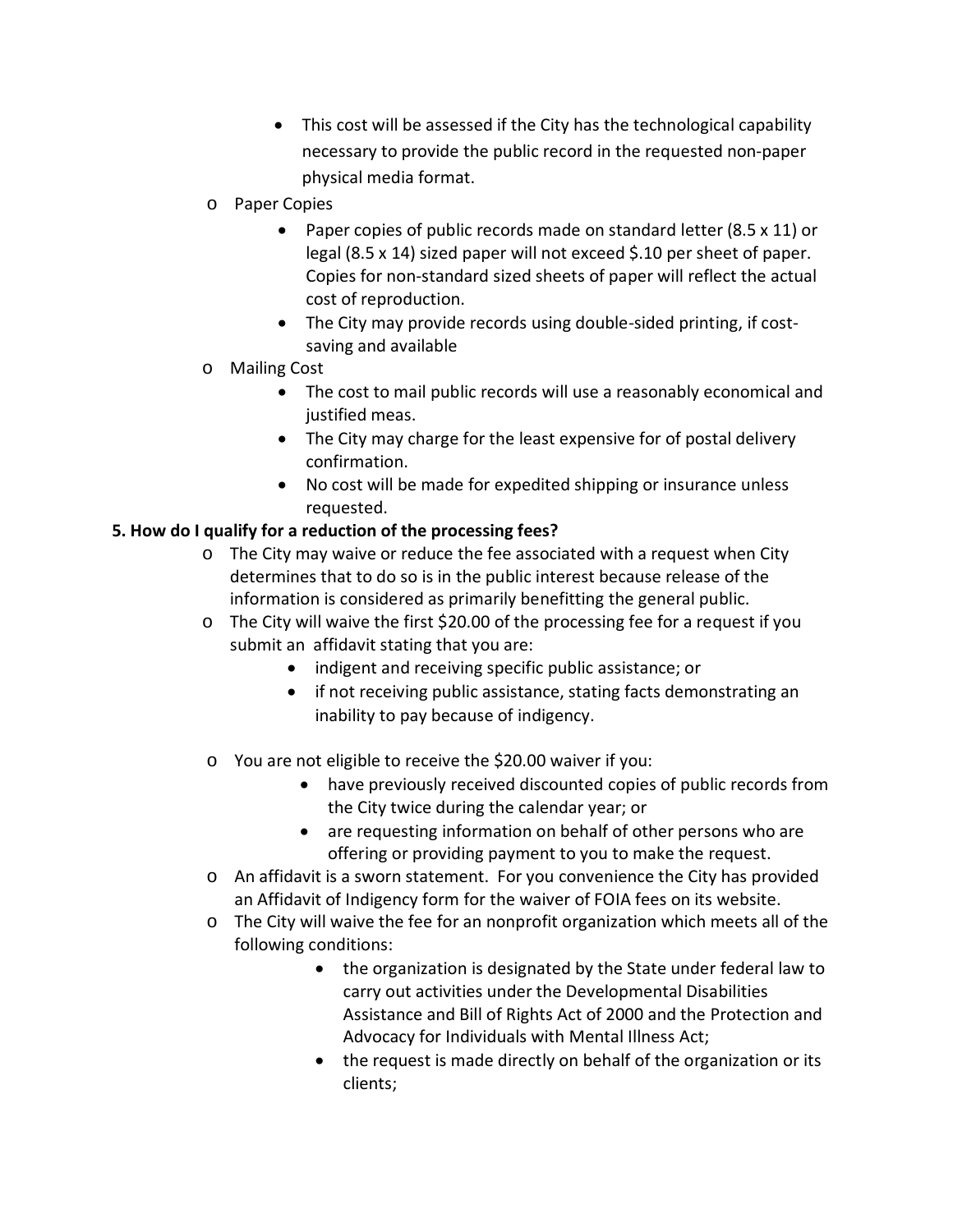- the request is made for a reason wholly consistent with the provisions of federal law under Section 931 of the Mental Health Code; and
- the request is accompanied by documentation of the organization's designation by the State

#### **6. How may I challenge the denial of a public record or an excessive fee?**

- o Appeal of a Denial of a Public Record
- $\circ$  If you believe that all or a portion of a public record has not been disclosed or has been improperly exempted from disclosure, you may file an appeal of the denial with the Office of the Mayor. The appeal must be in writing, specifically state the word "appeal" and identify the reason or reasons you are seeking a reversal of the denial.
- o Within 10 business days of receiving the appeal the Mayor will respond in writing by:
	- reversing the disclosure denial;
	- upholding the disclosure denial; or
	- reverse the disclosure denial in pat and uphold the disclosure denial in part
- o Whether or not you submitted an appeal of a denial to the Mayor, you may files a civil action Ogemaw County Circuit Court within 180 days after the City's final determination to deny you request. Should you prevail in the civil action the court will award you reasonable attorneys' fees, costs and disbursements. If the court determines that the City acted arbitrarily and capriciously in refusing to disclose or provide a public record, the court shall award you damages in the amount of \$1000.00
- o Appeal of an Excessive FOIA Processing fee

 If you believe that the fee charged by the City to process your FOIA request exceeds the amount permitted by state law, you must first submit a written appeal for a fee reduction to the Office of the Mayor. The appeal must be in writing, specifically state the word "appeal" and identify how the required fee exceeds the amount permitted.

Within 10 business days after receiving the appeal, the Mayor will respond in writing by:

- waiving the fee;
- reducing the fee and issue a written determination indicating the specific basis that supports the remaining fee;
- upholding the fee and issue a written determination indicating the specific basis that supports the required fee; or
- issuing a notice detailing the reason or reasons for extending for not more than 10 business days the period during which the Mayor will respond to the written appeal.

Within 45 days after receiving notice of the Mayor's determination of the processing fee appeal, you may commence a civil action in Ogemaw County Circuit Court for a fee reduction. If you prevail in the civil action by receiving a reduction of 50% or more of the total fee, the